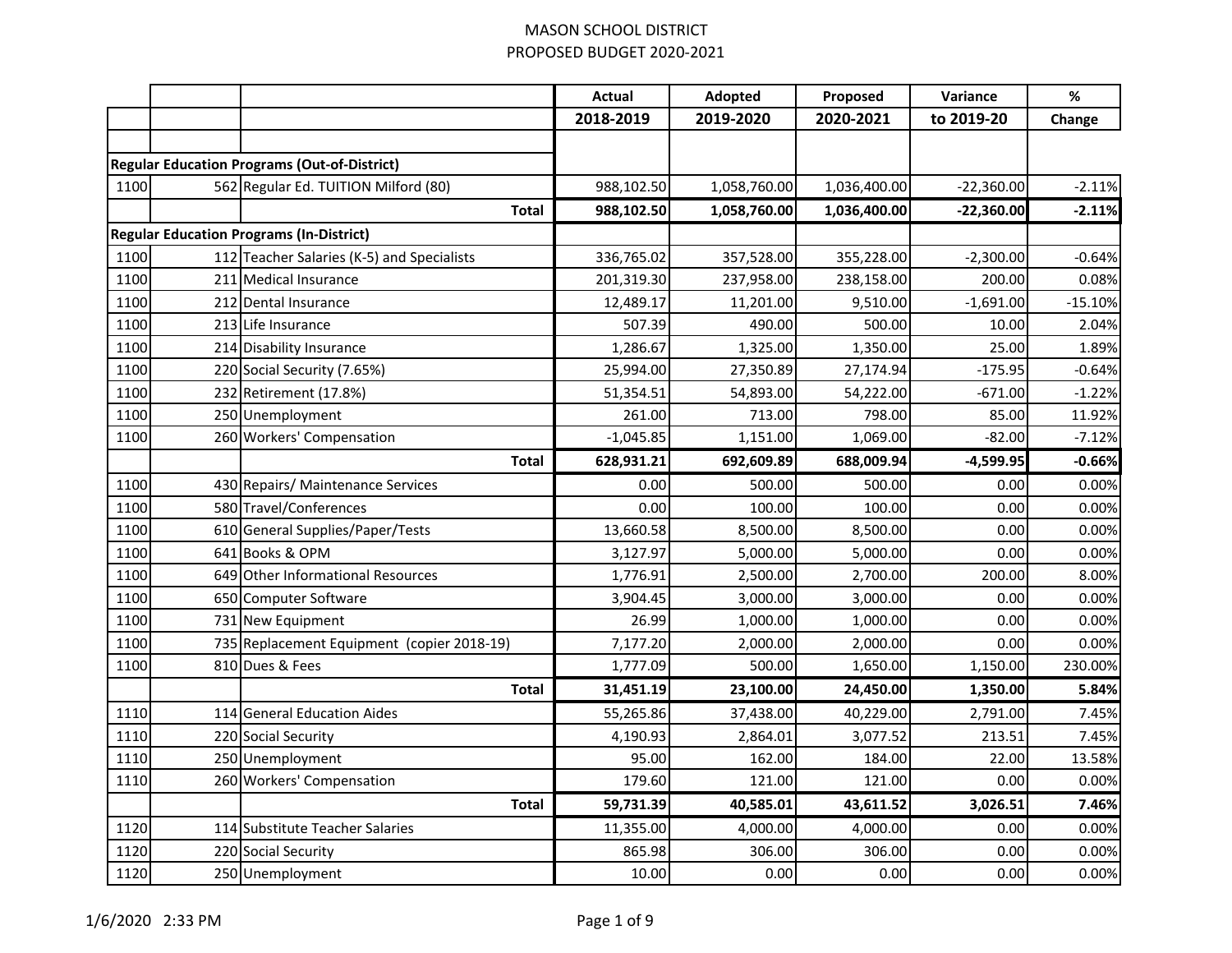|      |                                 |                                                   | <b>Actual</b> | Adopted      | Proposed     | Variance     | $\%$      |
|------|---------------------------------|---------------------------------------------------|---------------|--------------|--------------|--------------|-----------|
|      |                                 |                                                   | 2018-2019     | 2019-2020    | 2020-2021    | to 2019-20   | Change    |
|      |                                 |                                                   |               |              |              |              |           |
| 1120 |                                 | 260 Workers' Compensation                         | 3.48          | 26.00        | 12.00        | $-14.00$     | $-53.85%$ |
|      |                                 | <b>Total</b>                                      | 12,234.46     | 4,332.00     | 4,318.00     | $-14.00$     | $-0.32%$  |
|      |                                 | <b>Regular Education Programs Total</b>           | 1,720,450.75  | 1,819,386.90 | 1,796,789.46 | $-22,597.44$ | $-1.24%$  |
|      |                                 |                                                   |               |              |              |              |           |
|      | <b>Student Support Programs</b> |                                                   |               |              |              |              |           |
| 1210 |                                 | 112 Student Support Teacher Salaries              | 26,301.87     | 25,213.00    | 28,032.00    | 2,819.00     | 3.00%     |
| 1210 |                                 | 114 SPED Para Wages                               | 9,786.00      | 38,526.00    | 44,150.00    | 5,624.00     | 3.00%     |
| 1210 |                                 | 220 Social Security (7.65%)                       | 3,068.39      | 4,876.03     | 5,521.92     | 645.89       | 3.00%     |
| 1210 |                                 | 250 Unemployment                                  | 32.00         | 162.00       | 276.00       | 114.00       | 70.37%    |
| 1210 |                                 | 260 Workers' Compensation                         | 102.57        | 156.00       | 217.00       | 61.00        | 39.10%    |
|      |                                 | <b>Total</b>                                      | 39,290.83     | 68,933.03    | 78,196.92    | 9,263.89     | 13.44%    |
| 1210 |                                 | 610 General Supplies/Paper/Tests                  | 3,044.27      | 750.00       | 1,500.00     | 750.00       | 100.00%   |
| 1210 |                                 | 641 Books & Other Printed Media                   | 0.00          | 500.00       | 500.00       | 0.00         | 0.00%     |
| 1210 |                                 | 731 New Equipment                                 | 0.00          | 0.00         | 0.00         | 0.00         | 0.00%     |
| 1210 |                                 | 810 Dues & Fees                                   | 850.00        | 200.00       | 550.00       | 350.00       | 175.00%   |
|      |                                 | <b>Total</b>                                      | 3,894.27      | 1,450.00     | 2,550.00     | 1,100.00     | 75.86%    |
|      |                                 |                                                   |               |              |              |              |           |
|      | <b>Pre-School Program</b>       |                                                   |               |              |              |              |           |
| 1214 |                                 | 112 Pre-School Teacher Salaries (1/2 time)        | 15,658.66     | 26,388.00    | 27,180.00    | 792.00       | 3.00%     |
| 1214 |                                 | 220 Social Security (7.65%)                       | 1,307.19      | 2,018.68     | 2,079.27     | 60.59        | 3.00%     |
| 1214 |                                 | 250 Unemployment                                  | 32.00         | 81.00        | 92.00        | 11.00        | 13.58%    |
| 1214 |                                 | 260 Workers' Compensation                         | 78.84         | 68.00        | 82.00        | 14.00        | 20.59%    |
|      |                                 | <b>Total</b>                                      | 17,076.69     | 28,555.68    | 29,433.27    | 877.59       | 3.07%     |
| 1210 |                                 | 734 Pre-School Assessment POMS                    | 0.00          | 0.00         | 0.00         | 0.00         | 0.00%     |
|      |                                 | <b>Total</b>                                      | 0.00          | 0.00         | 0.00         | 0.00         | 0.00%     |
|      |                                 |                                                   |               |              |              |              |           |
|      |                                 | <b>Student Support Services Expenses</b>          |               |              |              |              |           |
| 1212 |                                 | 122 Student Support Services Tutor Salaries (Smr) | 180.00        | 1,500.00     | 1,200.00     | $-300.00$    | $-20.00%$ |
| 1212 |                                 | 220 Social Security (7.65%)                       | 66.39         | 114.75       | 91.80        | $-22.95$     | -20.00%   |
| 1212 |                                 | 232 Retirement (14.16%)                           | 18.24         | 0.00         | 0.00         | 0.00         | 0.00%     |
| 1212 |                                 | 250 Unemployment                                  | 5.00          | 0.00         | 0.00         | 0.00         | 0.00%     |
| 1212 |                                 | 260 Workers' Compensation                         | 3.31          | 0.00         | 0.00         | 0.00         | 0.00%     |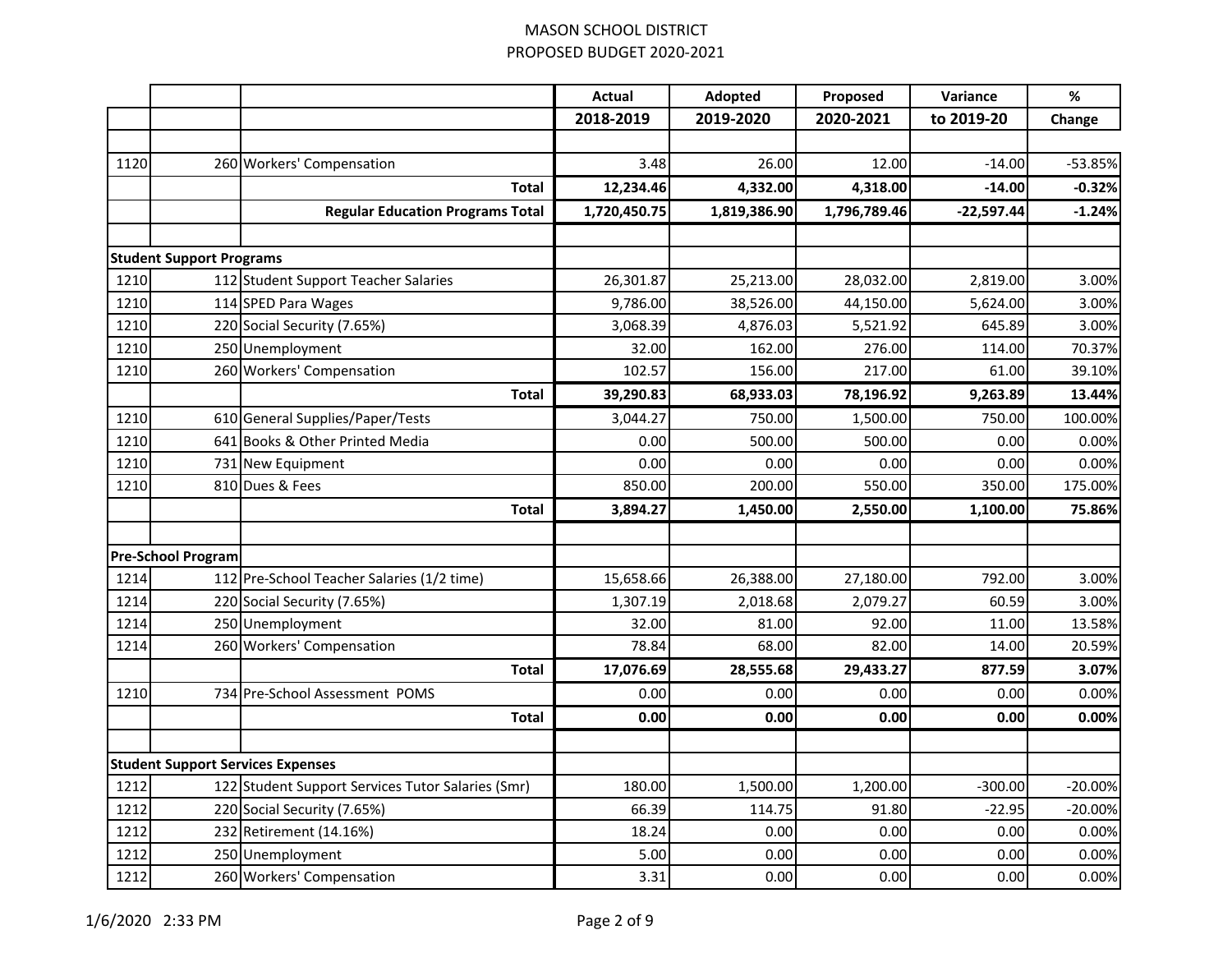|      |                          |                                                        | <b>Actual</b> | Adopted    | Proposed   | Variance   | $\%$      |
|------|--------------------------|--------------------------------------------------------|---------------|------------|------------|------------|-----------|
|      |                          |                                                        | 2018-2019     | 2019-2020  | 2020-2021  | to 2019-20 | Change    |
|      |                          |                                                        |               |            |            |            |           |
|      |                          | <b>Total</b>                                           | 272.94        | 1,614.75   | 1,291.80   | $-322.95$  | $-20.00%$ |
|      |                          |                                                        |               |            |            |            |           |
|      |                          | <b>Other Special Programs Student Support Services</b> |               |            |            |            |           |
| 1290 |                          | 561 Public (In State Tuition) Milford                  | 85,776.00     | 100,000.00 | 100,000.00 | 0.00       | 0.00%     |
| 1290 |                          | 564 Private Tuition (1)                                | 0.00          | 0.00       | 0.00       | 0.00       | 0.00%     |
|      |                          | <b>Other Student Support Programs Total</b>            | 85,776.00     | 100,000.00 | 100,000.00 | 0.00       | 0.00%     |
|      |                          |                                                        |               |            |            |            |           |
|      |                          | <b>Student Support Services Total</b>                  | 146,310.73    | 200,553.46 | 211,471.99 | 10,918.53  | 5.44%     |
|      |                          |                                                        |               |            |            |            |           |
|      | <b>Guidance Services</b> |                                                        |               |            |            |            |           |
| 2122 |                          | 112 Guidance Salaries                                  | 25,000.04     | 1.00       | 1.00       | 0.00       | 0.00%     |
| 2122 |                          | 220 Social Security (7.65%)                            | 1,862.34      | 0.00       | 0.00       | 0.00       | 0.00%     |
| 2122 |                          | 250 Unemployment                                       | 32.00         | 0.00       | 0.00       | 0.00       | 0.00%     |
| 2122 |                          | 260 Workers' Compensation                              | 46.51         | 0.00       | 0.00       | 0.00       | 0.00%     |
|      |                          | <b>Guidance Services Total</b>                         | 26,940.89     | 1.00       | 1.00       | 0.00       | 0.00%     |
|      |                          |                                                        |               |            |            |            |           |
|      | <b>Health Services</b>   |                                                        |               |            |            |            |           |
| 2134 |                          | 112 Nurses Salary                                      | 34,276.06     | 35,133.00  | 36,187.00  | 1,054.00   | 3.00%     |
| 2134 |                          | 213 Life Insurance                                     | 56.70         | 59.00      | 67.00      | 8.00       | 0.00%     |
| 2134 |                          | 214 Disability Insurance                               | 141.39        | 149.00     | 165.00     | 16.00      | 0.00%     |
| 2134 |                          | 220 Social Security (7.65%)                            | 2,622.34      | 2,687.67   | 2,768.31   | 80.64      | 3.00%     |
| 2134 |                          | 232 Retirement (17.36%)                                | 5,950.34      | 6,253.68   | 6,441.29   | 187.61     | 3.00%     |
| 2134 |                          | 250 Unemployment                                       | 32.00         | 81.00      | 92.00      | 11.00      | 13.58%    |
| 2134 |                          | 260 Workers' Compensation                              | 108.65        | 100.00     | 100.00     | 0.00       | 0.00%     |
|      |                          | <b>Total</b>                                           | 43,187.48     | 44,463.35  | 45,820.59  | 1,357.24   | 3.05%     |
| 2134 |                          | 430 Repairs & Maintenance Services                     | 150.00        | 225.00     | 225.00     | 0.00       | 0.00%     |
| 2134 |                          | 610 General Supplies/Paper                             | 748.93        | 725.00     | 725.00     | 0.00       | 0.00%     |
| 2134 |                          | 641 Books & Other Printed Media                        | 0.00          | 100.00     | 100.00     | 0.00       | 0.00%     |
| 2134 |                          | 650 Computer Software                                  | 325.00        | 350.00     | 350.00     | 0.00       | 0.00%     |
| 2134 |                          | 810 Dues and Fees                                      | 95.00         | 150.00     | 150.00     | 0.00       | 0.00%     |
|      |                          | <b>Total</b>                                           | 1,318.93      | 1,550.00   | 1,550.00   | 0.00       | 0.00%     |
|      |                          | <b>Health Services Total</b>                           | 44,506.41     | 46,013.35  | 47,370.59  | 1,357.24   | 2.95%     |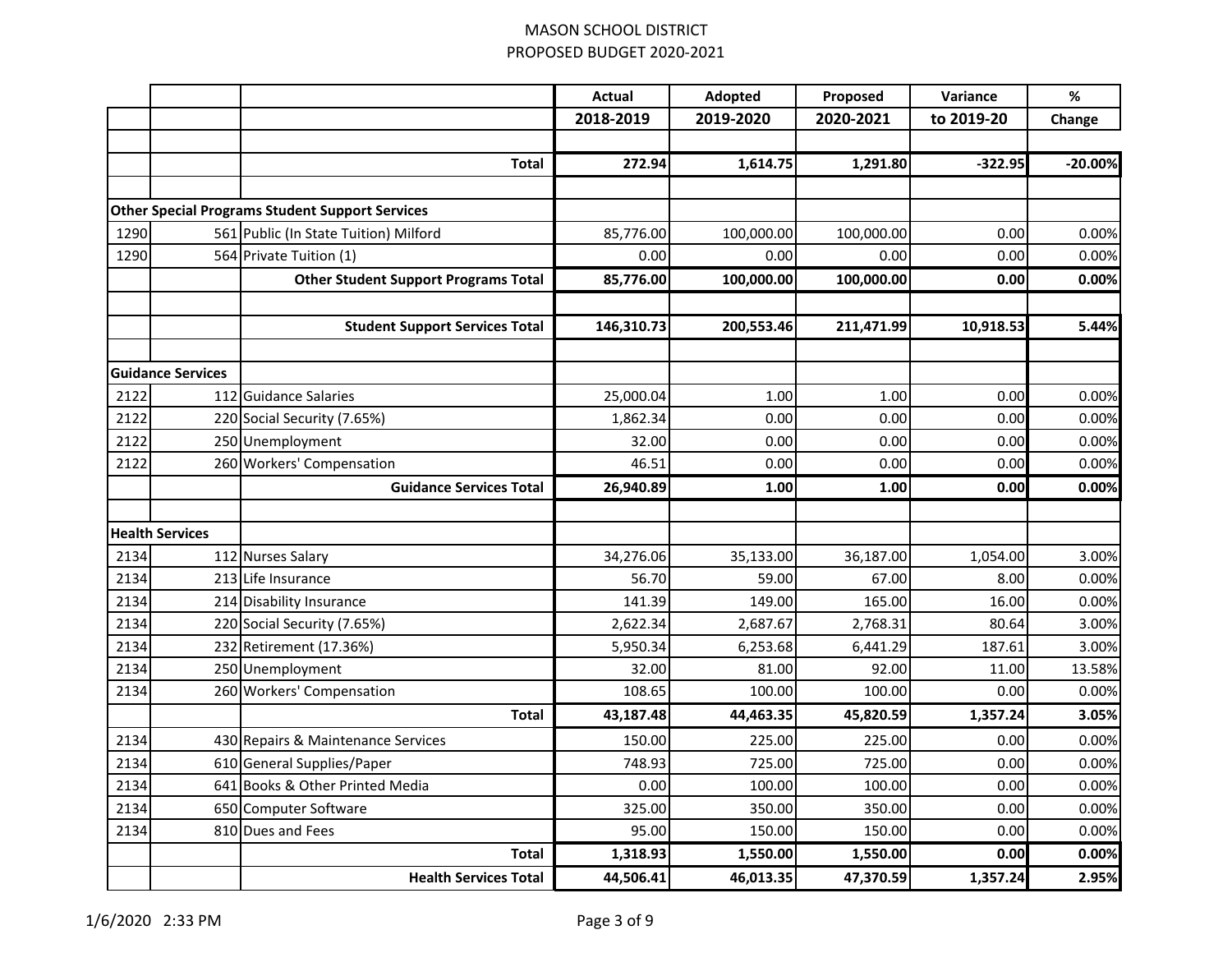|      |                                       |                                                  | <b>Actual</b> | Adopted    | Proposed   | Variance   | $\%$   |
|------|---------------------------------------|--------------------------------------------------|---------------|------------|------------|------------|--------|
|      |                                       |                                                  | 2018-2019     | 2019-2020  | 2020-2021  | to 2019-20 | Change |
|      |                                       |                                                  |               |            |            |            |        |
|      |                                       |                                                  |               |            |            |            |        |
|      | <b>SPED Support Services</b>          |                                                  |               |            |            |            |        |
| 2142 |                                       | 323 Behavioral Specialist Services               | 4,140.00      | 5,200.00   | 5,400.00   | 200.00     | 0.00%  |
| 2142 |                                       | 323 Psychologist Wages                           |               | 37,156.00  | 38,271.00  | 1,115.00   | 3.00%  |
| 2142 |                                       | 220 Social Security (7.65%)                      | 0.00          | 2,842.43   | 2,927.73   | 85.30      | 0.00%  |
| 2142 |                                       | 232 Psychologist Retirement (17.8%)              | 0.00          | 6,613.77   | 6,812.00   | 198.23     | 0.00%  |
| 2152 |                                       | 323 Speech Services                              | 27,733.67     | 30,744.00  | 31,666.00  | 922.00     | 3.00%  |
| 2163 |                                       | 310 Occupational/Phys Therapy Wages              | 19,029.50     | 19,815.00  | 23,484.00  | 3,669.00   | 18.52% |
| 2163 |                                       | 220 Social Security (7.65%)                      | 1,737.75      | 1,515.85   | 1,796.53   | 280.68     | 0.00%  |
| 2163 |                                       | 250 SPED Support Unemployment                    | 32.00         | 12.00      | 92.00      | 80.00      | 0.00%  |
| 2163 |                                       | 260 SPED Support Workers Comp                    | 42.45         | 133.00     | 71.00      | $-62.00$   | 0.00%  |
|      |                                       | <b>SPED Support Services Total</b>               | 52,715.37     | 104,032.05 | 110,520.26 | 6,488.21   | 6.24%  |
|      |                                       |                                                  |               |            |            |            |        |
|      |                                       | <b>Improvement of Instruction Services</b>       |               |            |            |            |        |
| 2210 |                                       | 240 Principal Tuition Reimbursement              | 0.00          | 500.00     | 500.00     | 0.00       | 0.00%  |
| 2210 |                                       | 241 Professional Development                     | 0.00          | 500.00     | 500.00     | 0.00       | 0.00%  |
| 2210 |                                       | 290 Staff Development & Career Ladder            | 7,800.00      | 8,000.00   | 8,000.00   | 0.00       | 0.00%  |
| 2210 |                                       | 291 Para Staff Development & Career Ladder       | 0.00          | 1,000.00   | 1,000.00   | 0.00       | 0.00%  |
| 2210 |                                       | 220 Staff Development FICA                       | 688.13        | 688.50     | 688.50     | 0.00       | 0.00%  |
| 2210 |                                       | 232 Staff Development Retirement                 | 1,145.88      | 750.00     | 1,424.00   | 674.00     | 0.00%  |
| 2210 |                                       | 213 Prof Develop-Life & Disability               | 8.37          | 0.00       | 0.00       | 0.00       | 0.00%  |
| 2210 |                                       | 292 District level Professional Development      | 85.00         | 1,350.00   | 1,350.00   | 0.00       | 0.00%  |
|      |                                       | Impr. of Instr. Services Total                   | 9,727.38      | 12,788.50  | 13,462.50  | 674.00     | 5.27%  |
|      |                                       |                                                  |               |            |            |            |        |
|      | <b>Support Services - Instruction</b> |                                                  |               |            |            |            |        |
| 2212 |                                       | 290 Inst. & Curriculum Development               | 0.00          | 100.00     | 100.00     | 0.00       | 0.00%  |
|      |                                       | <b>Support Serv. Instr. Total</b>                | 0.00          | 100.00     | 100.00     | 0.00       | 0.00%  |
|      |                                       |                                                  |               |            |            |            |        |
|      |                                       | <b>Executive Administration Services SAU #89</b> |               |            |            |            |        |
| 2290 |                                       | 112 Superintendent Services                      | 39,906.10     | 40,105.00  | 42,131.00  | 2,026.00   | 3.00%  |
| 2290 |                                       | 213 Life Insurance                               | 66.16         | 68.00      | 70.00      | 2.00       | 0.00%  |
| 2290 |                                       | 214 Disability Insurance                         | 167.92        | 171.00     | 189.00     | 18.00      | 0.00%  |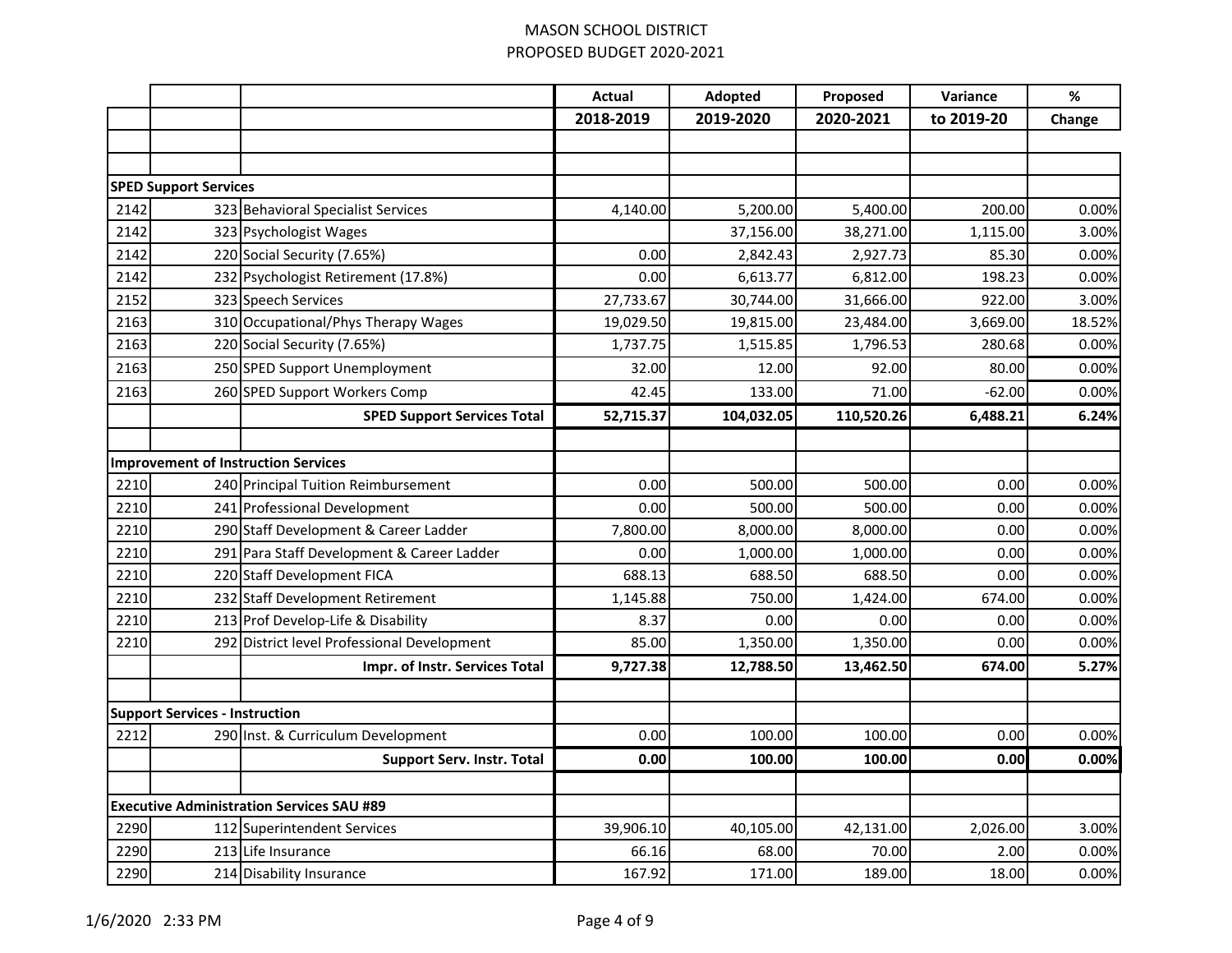|      |                              |                                                  | <b>Actual</b> | Adopted    | Proposed   | Variance    | $\%$       |
|------|------------------------------|--------------------------------------------------|---------------|------------|------------|-------------|------------|
|      |                              |                                                  | 2018-2019     | 2019-2020  | 2020-2021  | to 2019-20  | Change     |
|      |                              |                                                  |               |            |            |             |            |
| 2290 |                              | 220 Social Security (7.65%)                      | 2,877.02      | 3,068.03   | 3,223.02   | 154.99      | 5.05%      |
| 2290 |                              | 232 Retirement (17.8%)                           | 6,927.68      | 7,138.69   | 7,499.32   | 360.63      | 0.00%      |
| 2290 |                              | 250 Unemployment                                 | 15.00         | 40.00      | 92.00      | 52.00       | 130.00%    |
| 2290 |                              | 260 Workers' Compensation                        | 125.50        | 66.00      | 130.00     | 64.00       | 96.97%     |
| 2290 |                              | 580 Conference/Travel                            | 0.00          | 100.00     | 100.00     | 0.00        | 0.00%      |
| 2290 |                              | 610 Supplies                                     | 29.99         | 50.00      | 50.00      | 0.00        | 0.00%      |
| 2290 |                              | 731 Equipment Costs                              | 0.00          | 0.00       | 0.00       | 0.00        | 0.00%      |
| 2290 |                              | 810 Dues & Fees                                  | 1,037.56      | 1,200.00   | 100.00     | $-1,100.00$ | $-91.67%$  |
|      |                              | <b>Total</b>                                     | 51,152.93     | 52,006.72  | 53,584.34  | 1,577.62    | 3.03%      |
| 2295 |                              | 112 Director Student Services                    | 35,099.90     | 35,875.00  | 36,951.00  | 1,076.00    | 3.00%      |
| 2295 |                              | 213 Life Insurance                               | 110.78        | 108.00     | 68.00      | $-40.00$    | 0.00%      |
| 2295 |                              | 214 Short Term Disability                        | 281.60        | 274.00     | 170.00     | $-104.00$   | 0.00%      |
| 2295 |                              | 220 Social Security (7.65%)                      | 2,785.94      | 2,744.44   | 2,826.75   | 82.31       | 3.00%      |
| 2295 |                              | 232 Retirement (17.8%)                           | 10,771.86     | 6,385.75   | 6,577.28   | 191.53      | 0.00%      |
| 2295 |                              | 250 Unemployment                                 | 32.00         | 81.00      | 0.00       | $-81.00$    | $-100.00%$ |
| 2295 |                              | 260 Workers' Compensation                        | 66.10         | 116.00     | 111.00     | $-5.00$     | $-4.31%$   |
| 2295 |                              | 580 Conference/Travel                            | 0.00          | 200.00     | 200.00     | 0.00        | 0.00%      |
| 2295 |                              | 810 Dues & Fees                                  | 530.00        | 600.00     | 600.00     | 0.00        | 0.00%      |
|      |                              | <b>Total</b>                                     | 49,678.18     | 46,384.19  | 47,504.03  | 1,119.84    | 2.41%      |
| 2300 |                              | 321 Business Manager/Accounting Services         | 34,713.94     | 34,000.00  | 35,000.00  | 1,000.00    | 2.94%      |
|      |                              | <b>Executive Administration Services SAU #89</b> | 135,545.05    | 132,390.91 | 136,088.37 | 3,697.46    | 2.79%      |
|      |                              |                                                  |               |            |            |             |            |
|      | <b>School Board Services</b> |                                                  |               |            |            |             |            |
| 2310 |                              | 320 Census Enumerator                            | 0.00          | 0.00       | 0.00       | 0.00        | 0.00%      |
| 2311 |                              | 320 School Board Expense                         | 600.00        | 500.00     | 500.00     | 0.00        | 0.00%      |
| 2312 |                              | 320 School District Clerk                        | 500.00        | 500.00     | 500.00     | 0.00        | 0.00%      |
| 2313 |                              | 320 School District Treasurer                    | 550.00        | 550.00     | 550.00     | 0.00        | 0.00%      |
| 2314 |                              | 320 School District Secretary                    | 490.00        | 910.00     | 910.00     | 0.00        | 0.00%      |
| 2315 |                              | 320 Moderator                                    | 120.00        | 120.00     | 120.00     | 0.00        | 0.00%      |
| 2316 |                              | 320 District Meeting Expense                     | 143.50        | 125.00     | 150.00     | 25.00       | 20.00%     |
| 2317 |                              | 330 Other Profess. Services (Audit)              | 9,500.00      | 9,000.00   | 9,000.00   | 0.00        | 0.00%      |
| 2318 |                              | 330 Other Profess. Services (Legal)              | 1,360.03      | 1,000.00   | 1,500.00   | 500.00      | 50.00%     |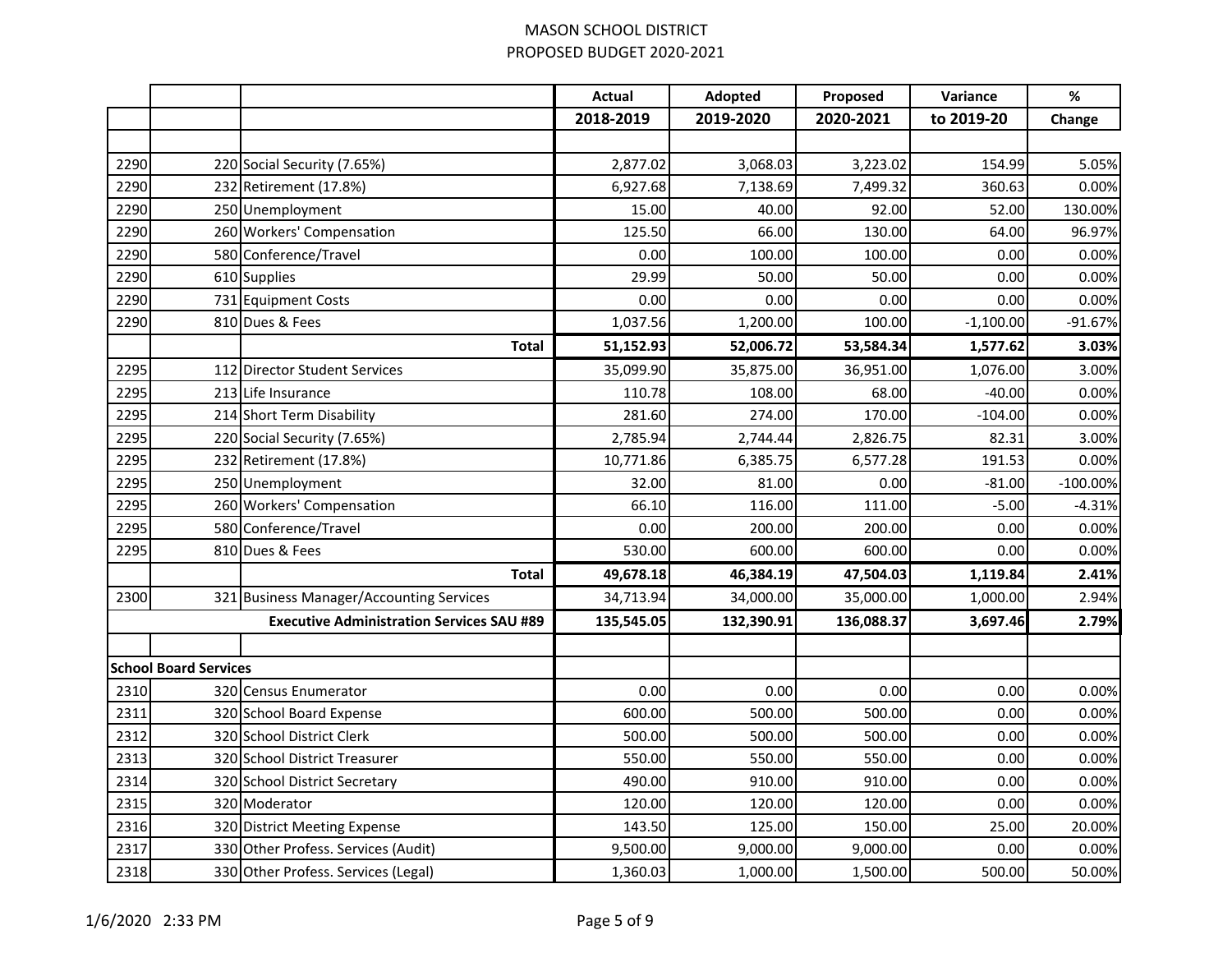|      |                                                 | <b>Actual</b> | Adopted   | Proposed  | Variance   | $\%$       |
|------|-------------------------------------------------|---------------|-----------|-----------|------------|------------|
|      |                                                 | 2018-2019     | 2019-2020 | 2020-2021 | to 2019-20 | Change     |
|      |                                                 |               |           |           |            |            |
| 2319 | 319 Supervisors/Town                            | 27.50         | 75.00     | 75.00     | 0.00       | 0.00%      |
| 2319 | 534 Postage                                     | 0.00          | 0.00      | 0.00      | 0.00       | 0.00%      |
| 2319 | 540 Advertising                                 | 606.40        | 525.00    | 650.00    | 125.00     | 23.81%     |
| 2319 | 610 General Supplies/Paper                      | 0.00          | 100.00    | 100.00    | 0.00       | 0.00%      |
| 2319 | 810 Dues & Fees                                 | 0.00          | 3,000.00  | 3,000.00  | 0.00       | 0.00%      |
| 2319 | 890 Miscell. (Town Report / Ballots)            | 232.66        | 700.00    | 600.00    | $-100.00$  | $-14.29%$  |
|      | <b>School Board Services Total</b>              | 14,130.09     | 17,105.00 | 17,655.00 | 550.00     | 3.22%      |
|      |                                                 |               |           |           |            |            |
|      | <b>Support Services - School Administration</b> |               |           |           |            |            |
| 2410 | 113 Principal's Salary                          | 39,906.10     | 40,105.00 | 42,131.00 | 2,026.00   | 3.00%      |
| 2410 | 213 Life Insurance                              | 66.16         | 68.00     | 70.00     | 2.00       | 0.00%      |
| 2410 | 214 Disability Insurance                        | 167.72        | 171.00    | 189.00    | 18.00      | 0.00%      |
| 2410 | 220 Social Security (7.65%)                     | 2,876.62      | 3,068.03  | 3,223.02  | 154.99     | 5.05%      |
| 2410 | 232 Retirement (17.8%)                          | 6,927.68      | 7,138.69  | 7,499.32  | 360.63     | 5.05%      |
| 2410 | 250 Unemployment                                | 15.00         | 40.00     | 0.00      | $-40.00$   | $-100.00%$ |
| 2410 | 260 Workers' Compensation                       | 125.50        | 66.00     | 130.00    | 64.00      | 96.97%     |
|      | <b>Total</b>                                    | 50,084.78     | 50,656.72 | 53,242.34 | 2,585.62   | 5.10%      |
| 2410 | 430 Repairs & Maintenance Services              | 0.00          | 100.00    | 100.00    | 0.00       | 0.00%      |
| 2410 | 531 Telephone & Internet                        | 3,869.81      | 5,100.00  | 5,600.00  | 500.00     | 9.80%      |
| 2410 | 534 Postage                                     | 511.98        | 550.00    | 600.00    | 50.00      | 9.09%      |
| 2410 | 550 Printing                                    | 0.00          | 500.00    | 300.00    | $-200.00$  | $-40.00%$  |
| 2410 | 580 Travel/Conferences                          | 0.00          | 50.00     | 50.00     | 0.00       | 0.00%      |
| 2410 | 610 General Supplies/Paper                      | 1,858.00      | 2,000.00  | 2,000.00  | 0.00       | 0.00%      |
| 2410 | 641 Books & Other Printed Media                 | 0.00          | 0.00      | 0.00      | 0.00       | 0.00%      |
| 2410 | 650 Computer Software                           | 2,169.72      | 2,800.00  | 2,300.00  | $-500.00$  | $-17.86%$  |
| 2410 | 810 Dues & Fees                                 | 0.00          | 200.00    | 200.00    | 0.00       | 0.00%      |
|      | <b>Total</b>                                    | 8,409.51      | 11,300.00 | 11,150.00 | $-150.00$  | $-1.33%$   |
| 2411 | 114 Secretary's Salary                          | 39,018.83     | 40,779.00 | 42,002.00 | 1,223.00   | 3.00%      |
| 2411 | 213 Life Insurance                              | 68.30         | 68.00     | 75.00     | 7.00       | 10.29%     |
| 2411 | 214 Disability Insurance                        | 171.93        | 172.00    | 190.00    | 18.00      | 10.47%     |
| 2411 | 220 Social Security (7.65%)                     | 2,651.81      | 3,119.59  | 3,213.15  | 93.56      | 3.00%      |
| 2411 | 232 Retirement (11.17%)                         | 4,440.31      | 4,555.02  | 4,691.62  | 136.60     | 3.00%      |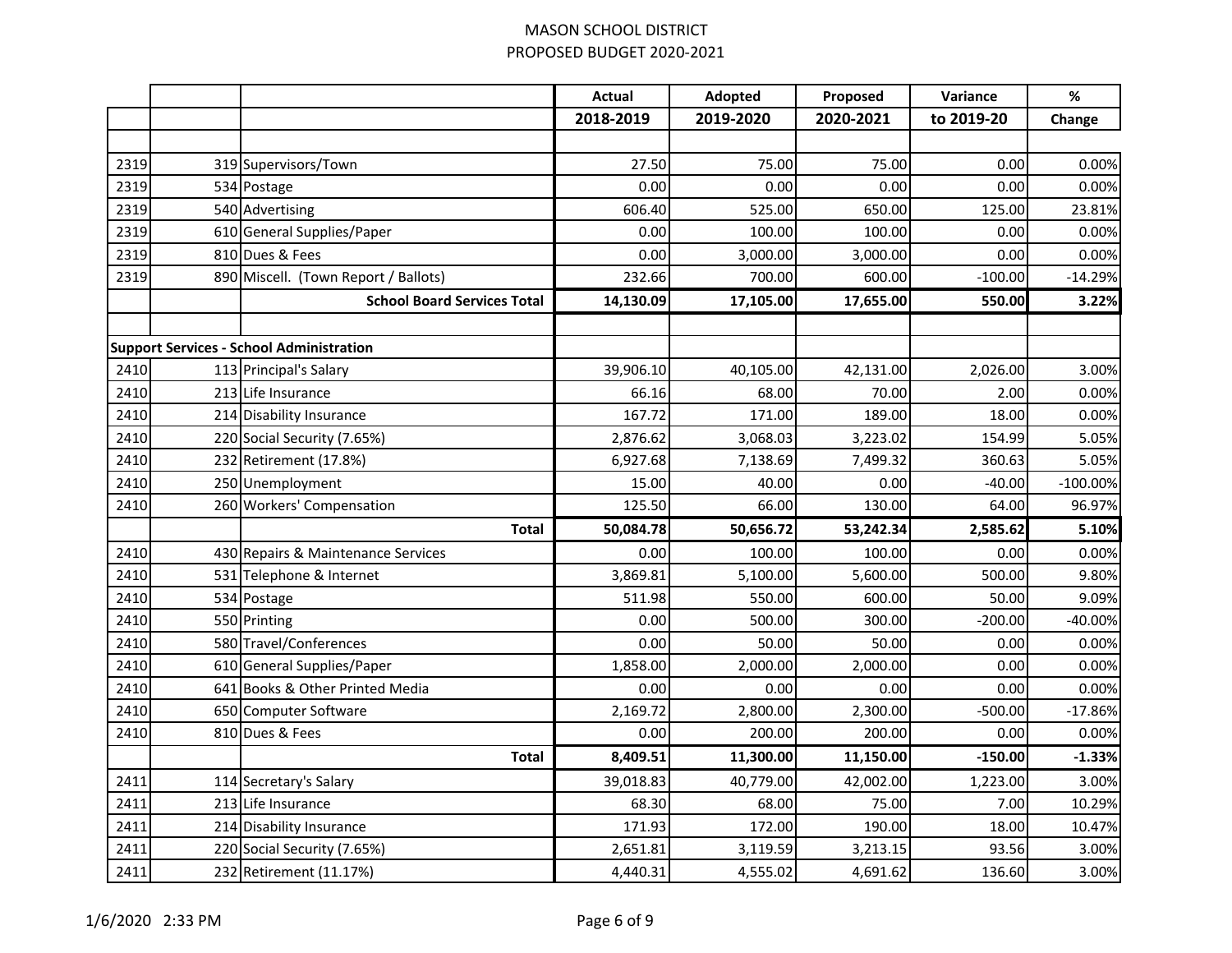|      |                                                      | <b>Actual</b> | Adopted    | Proposed   | Variance   | $\%$     |
|------|------------------------------------------------------|---------------|------------|------------|------------|----------|
|      |                                                      | 2018-2019     | 2019-2020  | 2020-2021  | to 2019-20 | Change   |
|      |                                                      |               |            |            |            |          |
| 2411 | 250 Unemployment                                     | 32.00         | 88.00      | 92.00      | 4.00       | 4.55%    |
| 2411 | 260 Workers' Compensation                            | 126.11        | 131.00     | 126.00     | $-5.00$    | $-3.82%$ |
|      | <b>Total</b>                                         | 46,509.29     | 48,912.61  | 50,389.78  | 1,477.17   | 3.02%    |
|      |                                                      |               |            |            |            |          |
| 2490 | 890 Graduation Expense                               | 83.15         | 300.00     | 300.00     | 0.00       | 0.00%    |
|      | <b>Total</b>                                         | 83.15         | 300.00     | 300.00     | 0.00       | 0.00%    |
|      | <b>School Administration Total</b>                   | 105,086.73    | 111,169.33 | 115,082.12 | 3,912.79   | 3.52%    |
|      |                                                      |               |            |            |            |          |
|      | <b>Operation &amp; Maintenance of Plant Services</b> |               |            |            |            |          |
| 2620 | 114 Custodian Salaries                               | 39,307.46     | 42,230.00  | 43,497.00  | 1,267.00   | 3.00%    |
| 2620 | 120 Night Custodian                                  | 67.50         | 750.00     | 750.00     | 0.00       | 0.00%    |
| 2620 | 213 Life Insurance                                   | 67.10         | 72.00      | 78.00      | 6.00       | 8.33%    |
| 2620 | 214 Disability Insurance                             | 170.26        | 183.00     | 190.00     | 7.00       | 3.83%    |
| 2620 | 220 Social Security (7.65%)                          | 3,035.44      | 3,230.60   | 3,327.52   | 96.92      | 3.00%    |
| 2620 | 232 Retirement (11.17%)                              | 3,956.29      | 4,717.09   | 4,859.00   | 141.91     | 3.01%    |
| 2620 | 250 Unemployment                                     | 32.00         | 81.00      | 92.00      | 11.00      | 13.58%   |
| 2620 | 260 Workers Compensation                             | 1,034.26      | 1,112.00   | 1,374.00   | 262.00     | 23.56%   |
|      | <b>Total</b>                                         | 47,670.31     | 52,375.69  | 54,167.52  | 1,791.83   | 3.42%    |
| 2620 | 321 Gen. Maintenance (Contr. Serv.)                  | 7,778.37      | 7,000.00   | 8,000.00   | 1,000.00   | 14.29%   |
| 2620 | 411 Water/Sewer                                      | 3,539.00      | 4,100.00   | 4,100.00   | 0.00       | 0.00%    |
| 2620 | 421 Disposal Services                                | 1,274.56      | 1,400.00   | 1,400.00   | 0.00       | 0.00%    |
| 2620 | 422 Snow/Sand Removal Services                       | 20.00         | 75.00      | 75.00      | 0.00       | 0.00%    |
| 2620 | 424 Lawn & Grounds Care                              | 2,449.51      | 1,250.00   | 2,000.00   | 750.00     | 60.00%   |
| 2620 | 430 Repairs & Maintenance Services                   | 5,684.88      | 5,500.00   | 6,000.00   | 500.00     | 9.09%    |
| 2620 | 520 Building Insurance                               | 4,752.00      | 4,230.00   | 5,200.00   | 970.00     | 22.93%   |
| 2620 | 610 General Supplies/Paper                           | 8,538.21      | 5,000.00   | 5,200.00   | 200.00     | 4.00%    |
| 2620 | 622 Electricity                                      | 22,955.83     | 23,500.00  | 28,500.00  | 5,000.00   | 21.28%   |
| 2620 | 624 Oil/Pellets                                      | 18,131.91     | 17,500.00  | 22,000.00  | 4,500.00   | 25.71%   |
| 2620 | 650 Computer Software                                | 0.00          | 1,000.00   | 1,000.00   | 0.00       | 0.00%    |
| 2620 | 731 New Equipment -                                  | 1,001.00      | 1,000.00   | 1,000.00   | 0.00       | 0.00%    |
| 2620 | 735 Replacement Equip. - General                     | 8,480.00      | 3,000.00   | 3,000.00   | 0.00       | 0.00%    |
|      | <b>Total</b>                                         | 84,605.27     | 74,555.00  | 87,475.00  | 12,920.00  | 17.33%   |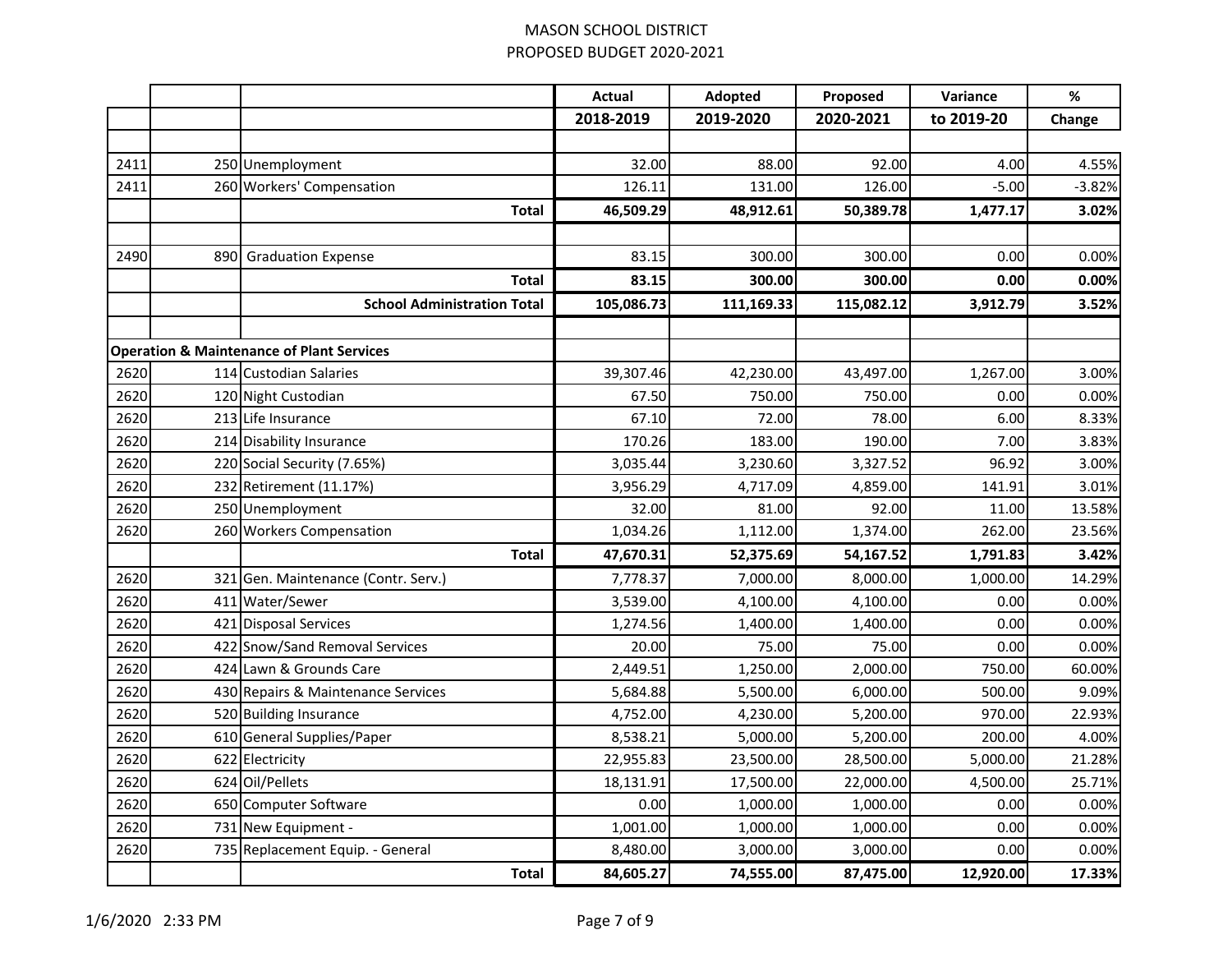|                     |                                        |                                                       | <b>Actual</b> | Adopted      | Proposed     | Variance     | $\%$     |
|---------------------|----------------------------------------|-------------------------------------------------------|---------------|--------------|--------------|--------------|----------|
|                     |                                        |                                                       | 2018-2019     | 2019-2020    | 2020-2021    | to 2019-20   | Change   |
|                     |                                        |                                                       |               |              |              |              |          |
|                     |                                        | <b>Operation &amp; Maint. Total</b>                   | 132,275.58    | 126,930.69   | 141,642.52   | 14,711.83    | 11.59%   |
|                     |                                        |                                                       |               |              |              |              |          |
|                     | <b>Student Transportation Services</b> |                                                       |               |              |              |              |          |
| 2721                |                                        | 519 Student Transportation                            | 119,401.77    | 124,528.00   | 128,264.00   | 3,736.00     | 3.00%    |
| 2722                |                                        | 519 SPED Transportation (All)                         | 0.00          | 0.00         | 0.00         | 0.00         | 0.00%    |
| 2725                |                                        | 519 Field Trip Transportation                         | 141.73        | 150.00       | 150.00       | 150.00       | 100.00%  |
|                     |                                        | <b>Student Transportation Total</b>                   | 119,543.50    | 124,678.00   | 128,414.00   | 3,886.00     | 3.12%    |
|                     |                                        | <b>Information Management Services</b>                |               |              |              |              |          |
| 2844                |                                        | 323 IT Services                                       | 3,102.54      | 13,000.00    | 13,000.00    | 0.00         | 0.00%    |
| 2844                |                                        | 220 Social Security & Medicare                        | 244.47        | 994.50       | 0.00         | $-994.50$    | 0.00%    |
| 2844                |                                        | 250 Unemployment                                      | 0.00          | 44.00        | 0.00         | 0.00         | 0.00%    |
| 2844                |                                        | 610 General Supplies                                  | 111.47        | 200.00       | 200.00       | 0.00         | 0.00%    |
| 2844                |                                        | 731 Replacement Equipment                             | 0.00          | 2,000.00     | 9,000.00     | 7,000.00     | 0.00%    |
|                     |                                        | <b>Total</b>                                          | 3,458.48      | 16,238.50    | 22,200.00    | 6,005.50     | 36.98%   |
|                     |                                        | <b>Total Prior to Debt Service &amp; Food Service</b> | 2,510,690.96  | 2,711,387.69 | 2,740,797.81 | 29,604.12    | 1.09%    |
|                     |                                        |                                                       |               |              |              |              |          |
| <b>Debt Service</b> |                                        |                                                       |               |              |              |              |          |
| 5110                |                                        | 910 Principal on Debt                                 | 255,000.00    | 250,000.00   | 245,000.00   | $-5,000.00$  | $-2.00%$ |
| 5120                |                                        | 830 Interest on Debt                                  | 122,846.26    | 119,581.00   | 108,407.00   | $-11,174.00$ | $-9.34%$ |
|                     |                                        | <b>Debt Service Total</b>                             | 377,846.26    | 369,581.00   | 353,407.00   | $-16,174.00$ | $-4.38%$ |
|                     | <b>Food Services</b>                   |                                                       |               |              |              |              |          |
| 5220                |                                        | 213 Life Insurance                                    | 66.09         | 67.00        | 75.00        | 8.00         | 11.94%   |
| 5220                |                                        | 214 Disability Insurance                              | 166.00        | 167.00       | 185.00       | 18.00        | 10.78%   |
| 5220                |                                        | 220 Social Security (7.65%)                           | 2,970.12      | 3,025.42     | 3,116.15     | 90.73        | 3.00%    |
| 5220                |                                        | 232 Retirement (11.17%)                               | 4,367.58      | 4,417.51     | 4,549.99     | 132.48       | 3.00%    |
| 5220                |                                        | 250 Unemployment                                      | 14.00         | 81.00        | 92.00        | 11.00        | 13.58%   |
| 5220                |                                        | 511 Food Service Salary                               | 38,582.96     | 39,548.00    | 40,734.00    | 1,186.00     | 3.00%    |
| 5220                |                                        | 512 Salary Substitutes                                | 282.00        | 500.00       | 500.00       | 0.00         | 0.00%    |
| 5220                |                                        | 521 Food & Milk                                       | 19,347.10     | 22,000.00    | 22,000.00    | 0.00         | 0.00%    |
| 5220                |                                        | 526 Worker Comp                                       | 960.74        | 1,042.00     | 985.00       | $-57.00$     | $-5.47%$ |